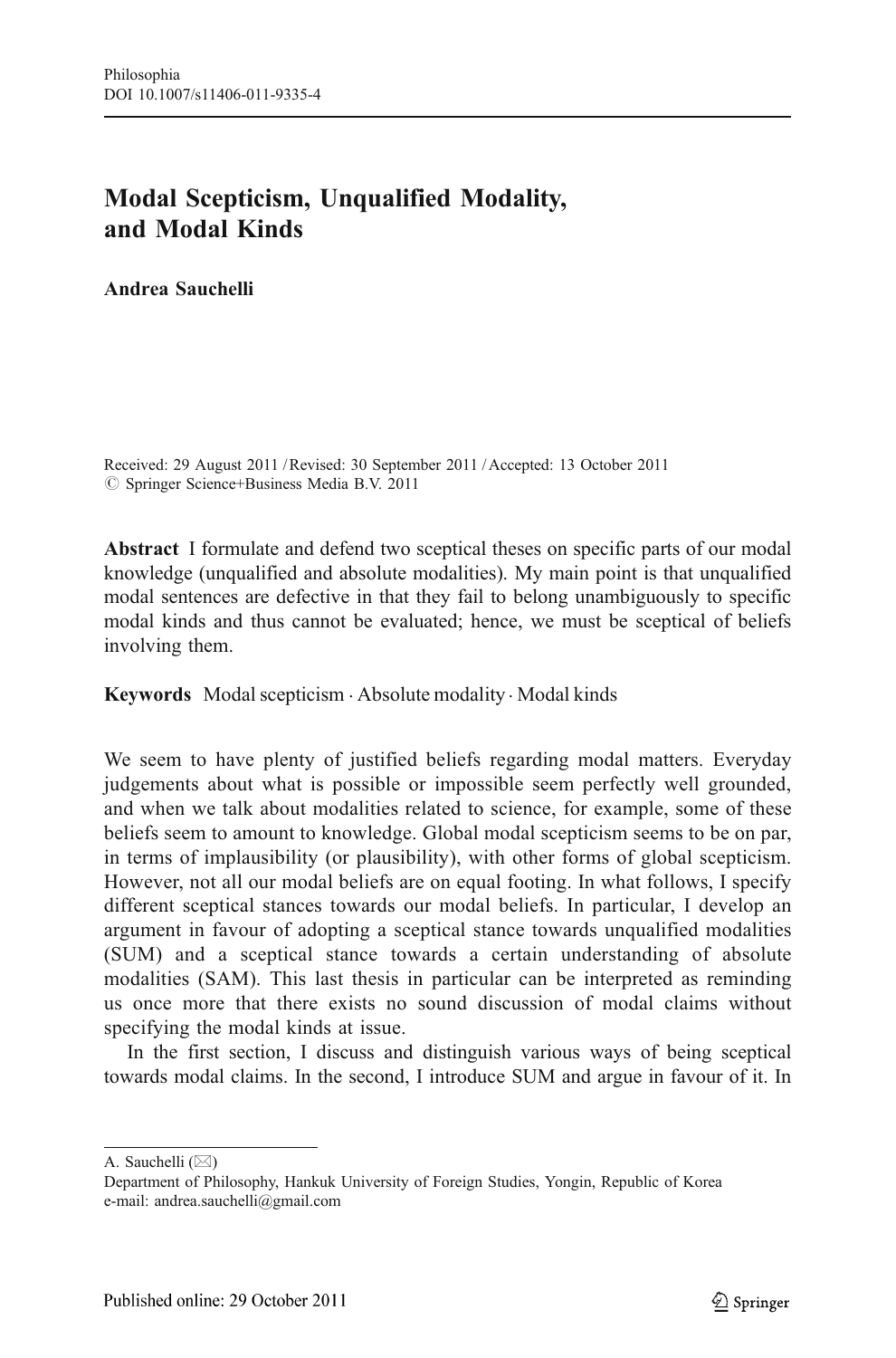the subsection, I discuss and reject one objection to this view. In the third section, I discuss one way of being sceptical about absolute modalities, and I conclude by stating that in modality, remaining neutral about the specification of the modality at hand always has negative consequences.

## Modal Scepticisms

Scepticism about modality comes in many forms. For instance, we can distinguish between a global and a local form of scepticism about modal knowledge. According to the former, we should be sceptical about all our modal beliefs. Local scepticism appears more plausible in that it restricts its range to one or more specific subsets of our modal beliefs. For instance, we can argue that whilst we have plenty of everyday modal knowledge (i.e., it is possible that the computer is on the desktop when the computer is on the desktop), we should refrain from believing certain far-fetched modal propositions (i.e., it is possible for the mind to survive after death). A form of local scepticism about modality has been put forward by Peter Van Inwagen.<sup>1</sup> In particular, he maintains that we are warranted in holding modal beliefs about the following: non-inferential perceptual attributions of modality (for example, believing that it is physically possible that an apple is on the table when we see an apple on the table); logical possibilities; and various other nomological modalities. For example, if biology tells us that a jellyfish called Turritopsis nutricola is potentially immortal, then our belief that immortality is biologically possible for certain organisms is warranted. While granting that we may be justified in having such modal beliefs, Van Inwagen also holds that we should be sceptical about what makes them particular instances of modality *simpliciter*.<sup>2</sup> In an attempt to clarify the range of this form of scepticism, he claims that the sense of possibility at issue is '[p]ossibility tout court. Possible simpliciter. Possible period. Explanations come to an end somewhere. I can say only that by possibility I mean possibility without qualification.' <sup>3</sup> Van Inwagen later explains that this 'possibility without qualification' has been variously called 'absolute', 'intrinsic', 'ontological' or 'metaphysical'. <sup>4</sup> Elsewhere in his paper, Van Inwagen restricts the range of his scepticism to modalities that are 'far from everyday life'. <sup>5</sup> However, since 'far from everyday life' isn't defined, we are left with only an intuitive sense of which propositions are in the crucial set. Peter Hawke devised an interesting defence of Van Inwagen's scepticism in which, at first approximation, the distinction between modal propositions about which we should be sceptical and those that can be justified is spelled out in terms of basic and remote modal statements. The remoteness of modal statements is understood as distance from actuality. Remote modal statements are those modal

 $\sqrt{1}$  See Van Inwagen [\(1998](#page-6-0)). I believe that some of the arguments advanced in, for example, Geirsson ([2005\)](#page-6-0) and Hawke ([2011\)](#page-6-0) do not directly apply to my version of SUM. Contrary to what Van Inwagen claims in his paper, I do not identify philosophically relevant modal beliefs with unqualified modal propositions.<br><sup>2</sup> Van Inwagen (1998: 72).

<sup>&</sup>lt;sup>3</sup> Van Inwagen ([1998:](#page-6-0) 72).<br><sup>4</sup> Van Inwagen (1998: 82, note 9).<br><sup>5</sup> Van Inwagen (1998: 76).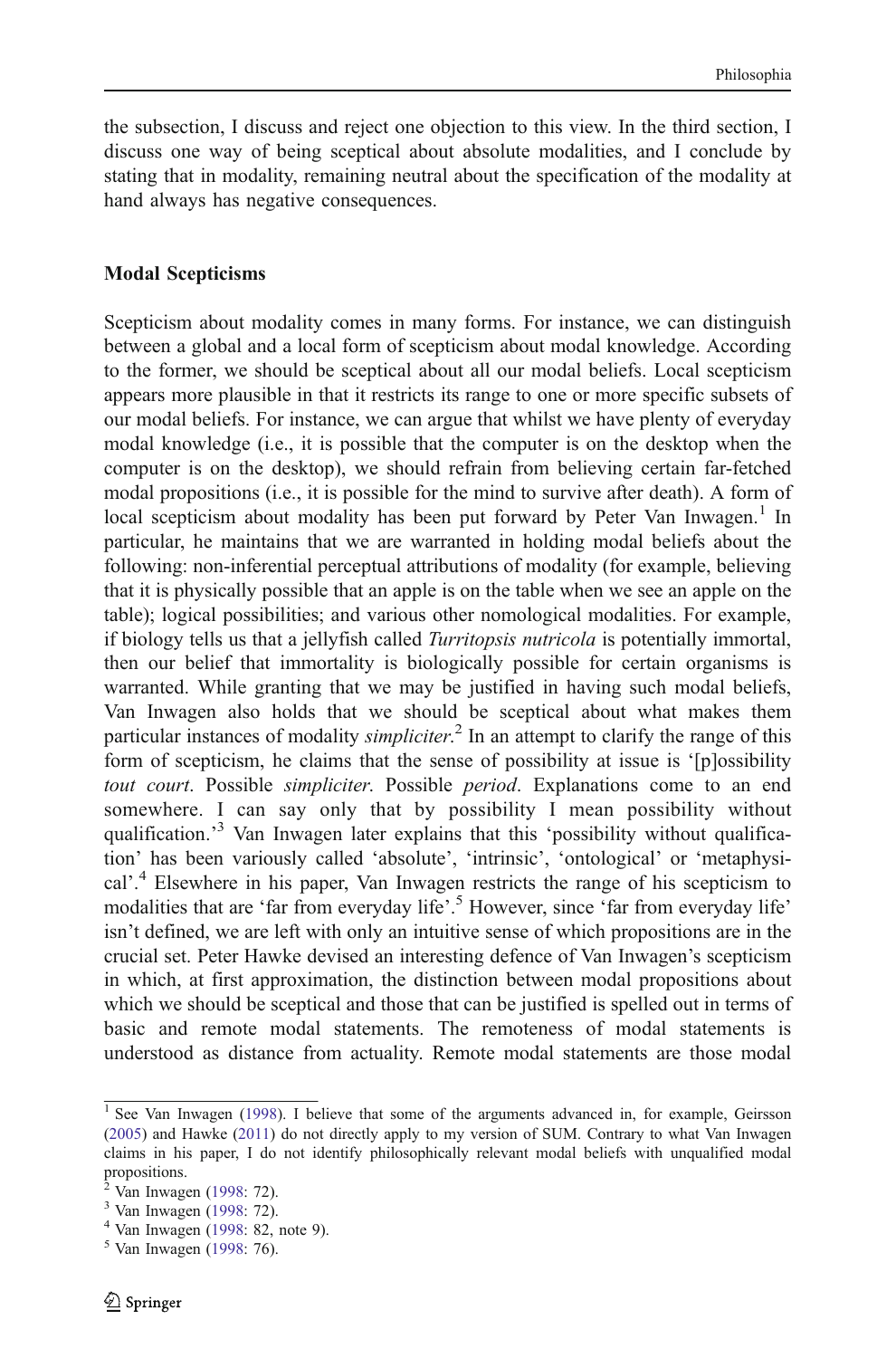statements about which our intuitions cease to be of much help in evaluating their truth.<sup>6</sup> In what follows, I will leave aside Van Inwagen's and Hawke's investigations into how we obtain non-remote modal knowledge as well as their arguments in favour of the view that certain modal premises of philosophical arguments are not warranted; instead, I will spell out different forms of scepticism.<sup>7</sup>

To clarify, I will draw a distinction between ambiguous and indeterminate statements with respect to their modality. A claim of possibility is indeterminate relative to its modality if the kind of modality at issue is not specified in the sentence itself. A claim of possibility is ambiguous when neither the sentence itself nor the context allows determination of which modal kind is at issue. In other words, an unqualified modal sentence is ambiguous because it is not clear with which proposition it can be related. For instance, the sentence 'it is possible that P' can simultaneously be taken as related to various propositions, each defined by a different set of worlds.

Based on the above, it does not follow that absolute modality is also unqualified. Following John Divers, we can elucidate the distinction between absolute and relative modalities along the following lines: Assuming a set S of all genuine possible worlds, a modality of kind M is absolute if all the members of S are of kind M.<sup>8</sup> Therefore, if understood in this way, absolute modality does not seem to be unspecified or ambiguous: it is supposed to range over the set of all possible worlds, if such a set exists. It seems, then, that in principle we can be sceptical about unqualified modality without being sceptical about absolute modalities. Arguments sustaining the former may not be strong enough to also support scepticism towards absolute modality.

In the following sections, I will discuss two different forms of scepticism based on the above distinction: 'Scepticism about Unqualified Modalities' (SUM) and 'Scepticism about Absolute Modality' (SAB).

## The Varieties of Modality and Unqualified Modal Claims

It is uncontroversial that, in our natural language, we use many different kinds of modalities (deontic, epistemic, logical, metaphysical, and so on). In possible-worlds talk, any restriction over a domain of worlds can be taken as representing a different modality: in general, a modal sentence such as 'It is possible that P' can be taken as being related to different propositions, that is, to different sets of worlds.<sup>9</sup> Obviously, not all delimitations over the domain of possible worlds determine a relevant or interesting modal proposition. In what follows, however, I will not provide a criterion to classify these delimitations.

 $\frac{6}{7}$  Hawke ([2011:](#page-6-0) 2).<br><sup>7</sup> Even if modal premises in philosophical arguments are not qualified each time they are used, this does not mean that they *cannot* be qualified. A certain amount of investigation may well yield the requisite qualification. I am thus sympathetic towards recent proposals that suggest that modalities that are involved in philosophical discussions can be justified or warranted. See, for instance, Geirsson [\(2005\)](#page-6-0), Williamson ([2007\)](#page-6-0), Biggs [\(2011\)](#page-6-0), Hawke ([2011](#page-6-0)).<br><sup>8</sup> Divers [\(2002](#page-6-0): 8). 9 See Divers (2002: 4).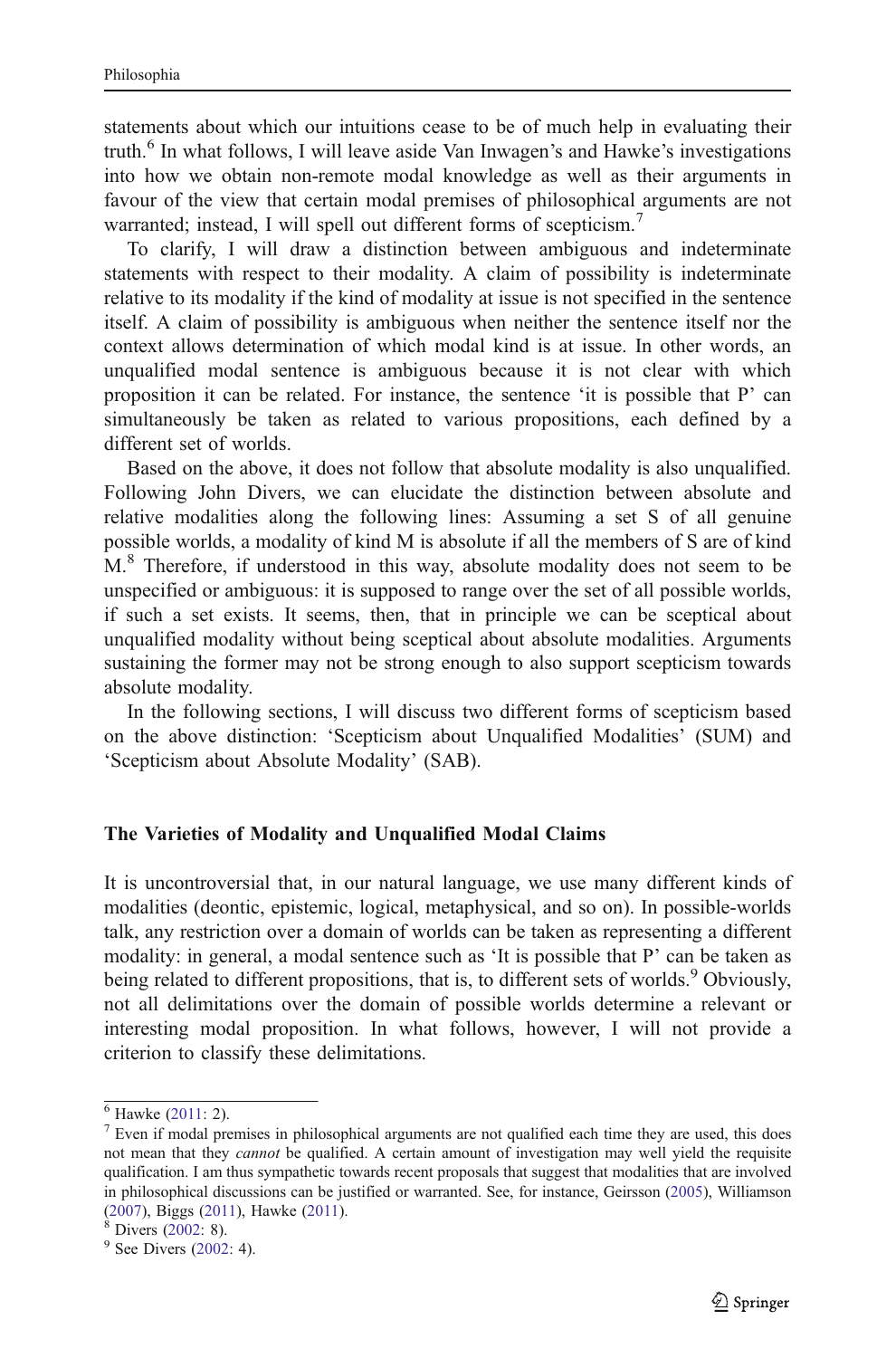Any unqualified modal sentence is ambiguous. Specifically, any unqualified modal sentence fails to specify the set of possible worlds that composes the proposition it expresses. So, it is unclear what proposition an unqualified modal sentence expresses. So, in order to evaluate a modal sentence, we need not only a specification of the case (necessity, possibility, contingency, impossibility) of the modality in question but also a specification of the kind of modality in question.<sup>10</sup>

One consequence of my above suggestion is that a modal claim is evaluable iff someone (possibly through the context) is able to specify which kind of modality is to be taken into account. If an unqualified modal sentence cannot be evaluated, then it is reasonable to assume a sceptical stance towards it  $(SUM)^{11}$ 

#### Objection and Reply

One might object to the claim that if a sentence cannot be evaluated, then we should be sceptical of claims about it. The objector may argue that the case of vague predicates shows that there are cases in which a sentence is not evaluable as true or false but that we are still somehow justified in using or believing it. Take, for instance, an attribution of the vague predicate 'red', such as 'this rose is red', where the colour of the rose in question is a borderline case. Even though we may not be able to say whether the related proposition is true or false, so the objection goes, we can nevertheless be justified in using (or believing) it.

It is not my aim here to take issue with the problem of vagueness in our natural language but rather point out peculiarities of our modal reasoning. The sentence containing an attribution of a vague property, such as 'this rose is red', can be warranted only to the extent that the property at issue is a member of a family of features with which we have an empirical and practical familiarity. For instance, even though the predicate 'being red' is not always evaluable as true or false, it can be argued that we have a sort of practical understanding that informs us when it is appropriate to attribute the related property to an object. My point is that, even conceding the previous view on the appropriateness of attribution of vague predicates, this is not the case for all modalities. Take, for example, the timehonoured philosophical practice of advancing arguments with modal premises, such as the ontological argument for the existence of God. As Van Inwagen has suggested, some of these premises are unqualified and can thus be interpreted as supporting different sets of intuitions about their truth value. In fact, it is quite common for philosophers to disagree about the precise nature of the modal premises of their arguments. The situation is different for cases in which we have a practical understanding for the attribution of predicates such as colour attributions. Therefore,

<sup>&</sup>lt;sup>10</sup> If, in a Stalnakerian fashion, we take the 'common ground' of a conversation to be what determines the presuppositions of the linguistic exchange, then we can say that the relevant modal kind K for a speaker S is determined by what S believes is accepted and that it is common belief among the members of the conversation that K is accepted (as the relevant modal kind). See Stalnaker [\(2002\)](#page-6-0) for more details on the notion of presupposition.

<sup>&</sup>lt;sup>11</sup> SUM does not entail that *qualified* modal claims within a specific context that are derived from such unqualified modal claims are not evaluable: precisifications of unqualified modal claims, like vague predicates, can be evaluated (and beliefs about them eventually warranted). See Williamson ([1994](#page-6-0)) and Keefe ([2000\)](#page-6-0) for the notion of precisification in the context of theories of vagueness.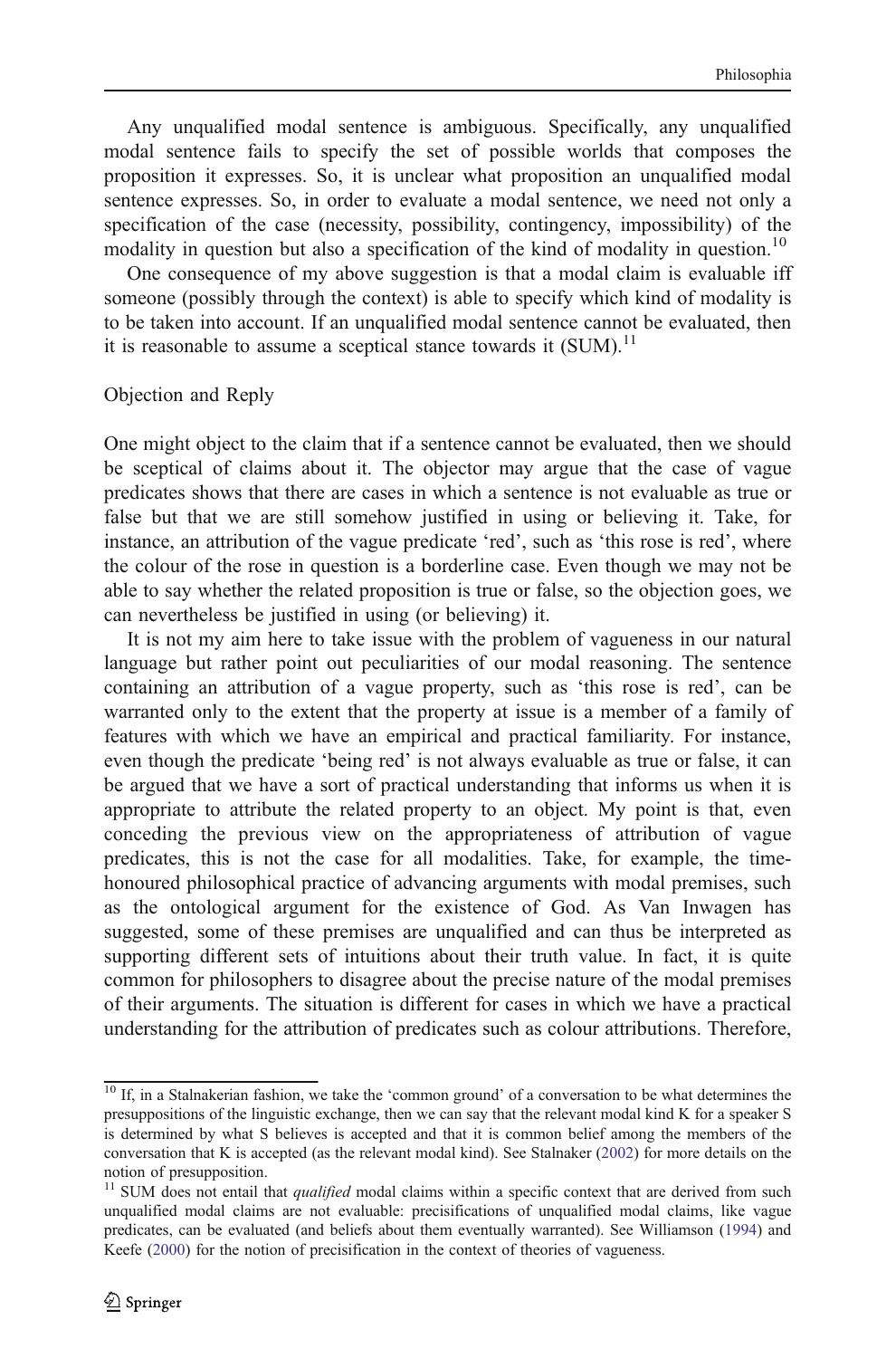we can concede that in certain cases, the inferential step of my argument may not be justified, but that for modality, our argument is sound.

#### Scepticism and Absolute Modalities

Given SUM, one way of arguing in favour of SAM is to show that all sentences about absolute modality are unqualified. An argument for this conclusion proceeds as follows. According to the standard specification of absolute modality, a modal kind M is absolute just in case all possible worlds are M. There is no plausible, univocal sense of 'all possible worlds'. So, sentences about absolute modality are unqualified. What follows supports the controversial premise of this argument, i.e. that there is no plausible, univocal sense of 'all possible worlds'.

Some argue that the very existence of a set of all possible worlds has logical problems and may generate paradoxes.<sup>12</sup> Some of these paradoxes are interpreted as showing that there are no possible worlds conceived in a particular way (i.e., maximal sets of propositions, states of affairs, and so on), while others are interpreted as showing that there is no set of all possible worlds. These arguments rely on simple assumptions generally accepted in set theory, such as Cantor's theorem (for any set S, the power set of S has a strictly greater cardinality than S itself). Divers summarises one of the arguments that takes possible worlds as sets of maximal consistent propositions as follows: 'The power set of the possible worlds is the set of all thinkable propositions, given that every subset of the set of all possible worlds is a thinkable proposition. But for each proposition, there must be a possible world corresponding to the possibility that only that proposition is thought (by *a* at t). So, *contra* Cantor's theorem, the set of possible worlds is at least as big as its own power set.<sup>13</sup> The conclusion here seems to be that there is no set of all possible worlds.

Patrick Grim advanced a refined version that takes into account an observation made by David Lewis to the effect that the argument, as it stands, is not conclusive. Lewis's point is that it is impossible that a thinker could think a thought whose content is such an 'ineligible set'.<sup>14</sup> Consider the propositional function T: On August 3rd, 2015, at 13:11 EST, Divers writes a phrase true of ordinal o and no other. According to Grim, if we substitute a particular ordinal with the variable o, we will have distinct propositions.<sup>15</sup> In addition, if each of these propositions is contingent, we will have at least as many possible worlds as the ordinals. Grim concludes, however, that there are too many ordinals for any set, and thus there cannot be a set of all worlds. Now, following Lewis, suppose that the propositional function T does not give us a contingently true proposition for each ordinal. Suppose that T gives us instead a truth of the form 'it is absolutely impossible that Divers should write a phrase true of precisely one of these ineligible ordinals'. At this point, Grim suggests that if there are instantiations of T that turn out to be necessarily false,

<sup>&</sup>lt;sup>12</sup> See Davies [\(1981](#page-6-0), 262), Grim ([1984;](#page-6-0) [1986](#page-6-0), [1997\)](#page-6-0), Chihara [\(1998](#page-6-0)), and Divers [\(2002](#page-6-0), 245).<br><sup>13</sup> Divers (2002: 245).<br><sup>14</sup> Grim [\(1997](#page-6-0)). Lewis's remark is found in Lewis [\(1986](#page-6-0), 105).<br><sup>15</sup> Grim (1997: 150). Unless explicit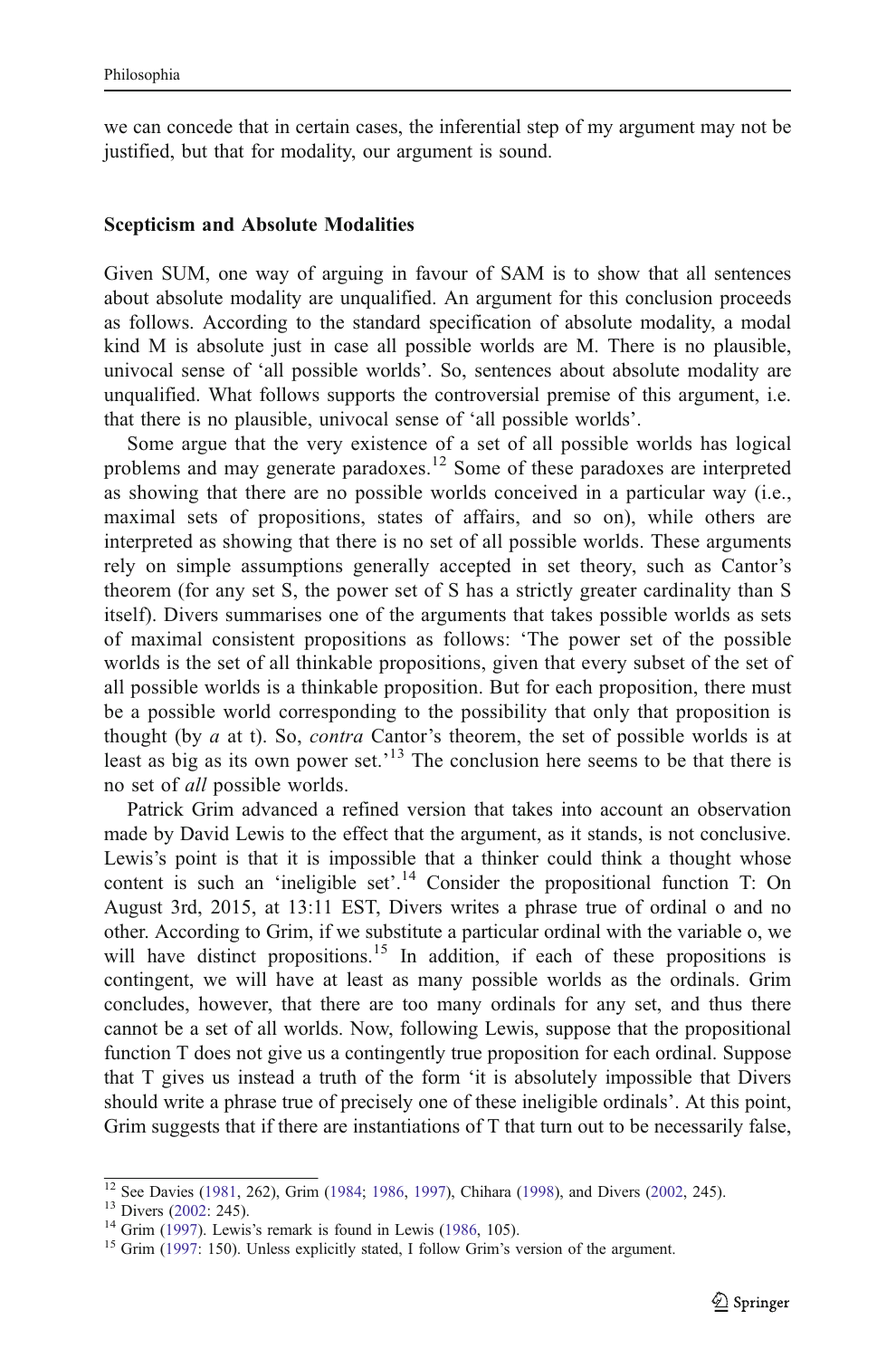there must be one ordinal such that that ordinal is the first for which T turns out to be false. Assuming that it is a contingent fact that on August 3rd, 2015, at 13:11, Divers writes the following phrase: 'The first ordinal for which the instantiation of T is necessarily false,' Grim continues his argument by claiming that from this, it follows that there is a first ordinal for which the instantiation of T turns out to be necessarily false. What Divers is going to write will be something true of that unique ordinal; therefore, the instantiation of T for the case at issue will be contingently true. Grim concludes by saying that this leads to a contradiction, for there can be no first ordinal that, if it instantiates T, would give us a necessarily false proposition. If this is true, then there is no ordinal at all for which the instantiation of T is necessarily false. If we suppose that Divers is a contingent being, each instance of T must be contingent. If this is the case, then there are at least as many propositions (and thus possible worlds) as there are ordinals. In conclusion, there can be no set containing all of them.

Is Grim's argument sound? The most promising way of rebutting it is by adopting a theory of propositions in which it would not follow from the fact that a thinker is contingent that an instance of T indexed to a particular time, world, and speaker is also contingent. If we assume that much, then we can also argue that it is not the case that the instance of T is contingent, thus blocking one passage in the previous argument. I find this view of propositions implausible. Roughly, I think that this view can't provide a convincing account of how abstract entities outside space and time possess representational features correlated to what is in space and time.<sup>16</sup> So, I think that Grim's point stands. To reiterate, Grim's point implies that there is no plausible, univocal sense of 'all possible worlds'. So, all sentences about absolute modality are unqualified. At the very least, this discussion suggests a surprising result: the claim that sentences about modality are qualified implies that propositions are abstract, timeless entities. This is a very controversial view of propositions that many who are happy to talk of absolute modality surely reject.

Now, it can be argued that the concept of absolute modality need not be understood in terms of possible worlds. For instance, according to Bob Hale, an absolute necessity  $\Box P$  is a necessity such that there is no modal kind in which  $\Diamond \sim P$ . In other words, a necessity is absolute in case there cannot be modal kinds (i.e., nomological, biological, and so on), such that a sense of necessity or possibility can be specified according to which the negation of P may turn out to be true.<sup>17</sup>

<sup>&</sup>lt;sup>16</sup> See Jubien [\(2001](#page-6-0)) for a related concern directed at George Bealer's account of propositions. According to Bealer, propositions are primitive abstract entities, not reducible to sets of possible worlds or functions from possible worlds to truth-values. The crucial part of Bealer's theory of interest here is his antiexistentialism about propositions, that is, the claim that it is not necessary for a proposition to exist that its constituents (whatever these are) exist as well. Now, Jubien argues that this does not square well with the requirement that propositions should represent. More specifically, one proposition is true (and thus, it should correctly represent) in case what this proposition is actually about is the case or does occur. It does not seem to be an accident that a proposition has certain representational features, even if only because it would have a different truth value. Jubien argues that a proposition cannot possess representational properties as a result of something external, for then these same features would not be essential to the proposition itself. According to Jubien, the general point is that it makes little sense to attribute representational properties to propositions intended as abstract primitives. Obviously, there's more to say about this issue. See Bealer [\(1998](#page-6-0)) and Hanks ([2009\)](#page-6-0) for relevant discussion. <sup>17</sup> See Hale [\(1996](#page-6-0)).